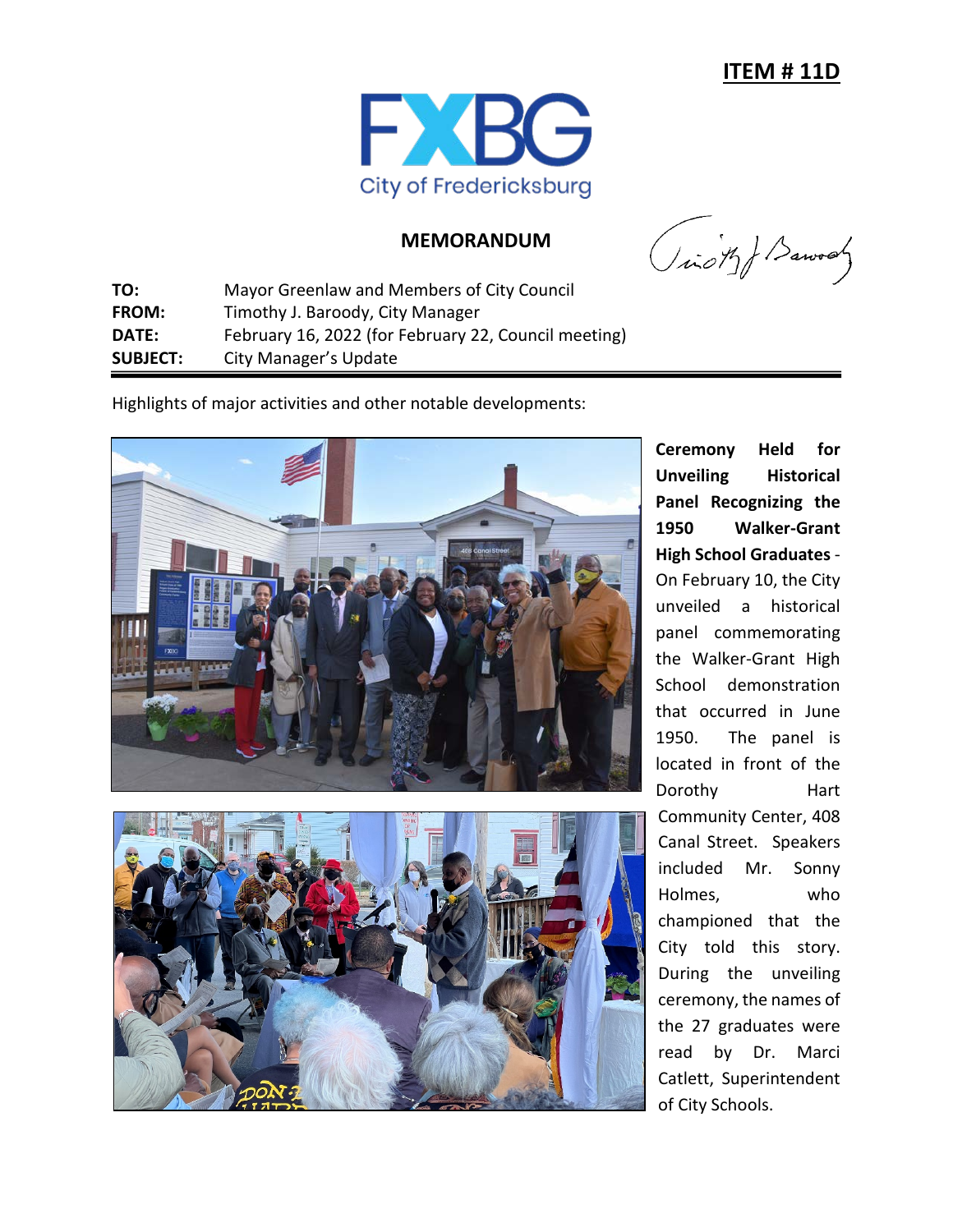In June 1950, the largest Walker-Grant High School graduating class, needing a location for their commencement ceremonies, were denied access through the front doors of the Fredericksburg Community Center due to the color of their skin. With help from Shiloh Baptist Church (Old Site), the graduates held their ceremony at the church, but not before protesting in front of the Fredericksburg Community Center with signs that read "This Entrance Closed to US."

This was the fifth installation of a history panel/historical marker in the past 14 months related to City Council's Priority to "continue telling a more complete history of our diverse community, including the history and contributions of African Americans." The earlier installations feature: The Green Book, Freedom Riders Challenge a Nation, French John's Wharf, and a State Historical Marker on the First Stop on 1961 Freedom Rides. The City's commitment to develop and share stories that showcase the diversity of our region is critical to ensuring that Fredericksburg is a city where WE means everyone. Additional information is on [VisitFred.com.](http://www.visitfred.com/) The video of the event on facebook.



**Region's First Team Trained to Respond to Mental Health Calls** –The Crisis Intervention Response Team (CIRT) is a collaborative effort between the Fredericksburg Police Department and the Rappahannock Area Community Services Board (RACSB). The goal is to deescalate situations involving persons in crisis and connect them to resources that may help address their needs. The CIRT

will follow up with individuals, family members, and caregivers after a crisis to see if there are additional services needed.

"I am thrilled to partner with the RACSB to provide this important service to the City of Fredericksburg. The CIRT will help people in crisis access the resources they need quickly, officers will experience less stress and trauma, and the RACSB will make an even bigger impact by reaching a broader audience. This partnership will make our community healthier and safer," said Police Chief Layton.

"Rappahannock Area Community Services Board and all RACSB emergency services staff are motivated and excited to see the inception of our co-response program in partnership with the Fredericksburg Police Department. Individuals experiencing a behavioral health crisis will now have an opportunity for an enhanced law enforcement response to continue to best serve the individuals in our community and provide the best outcomes for those in crisis." said Kari Norris, Emergency Services Coordinator.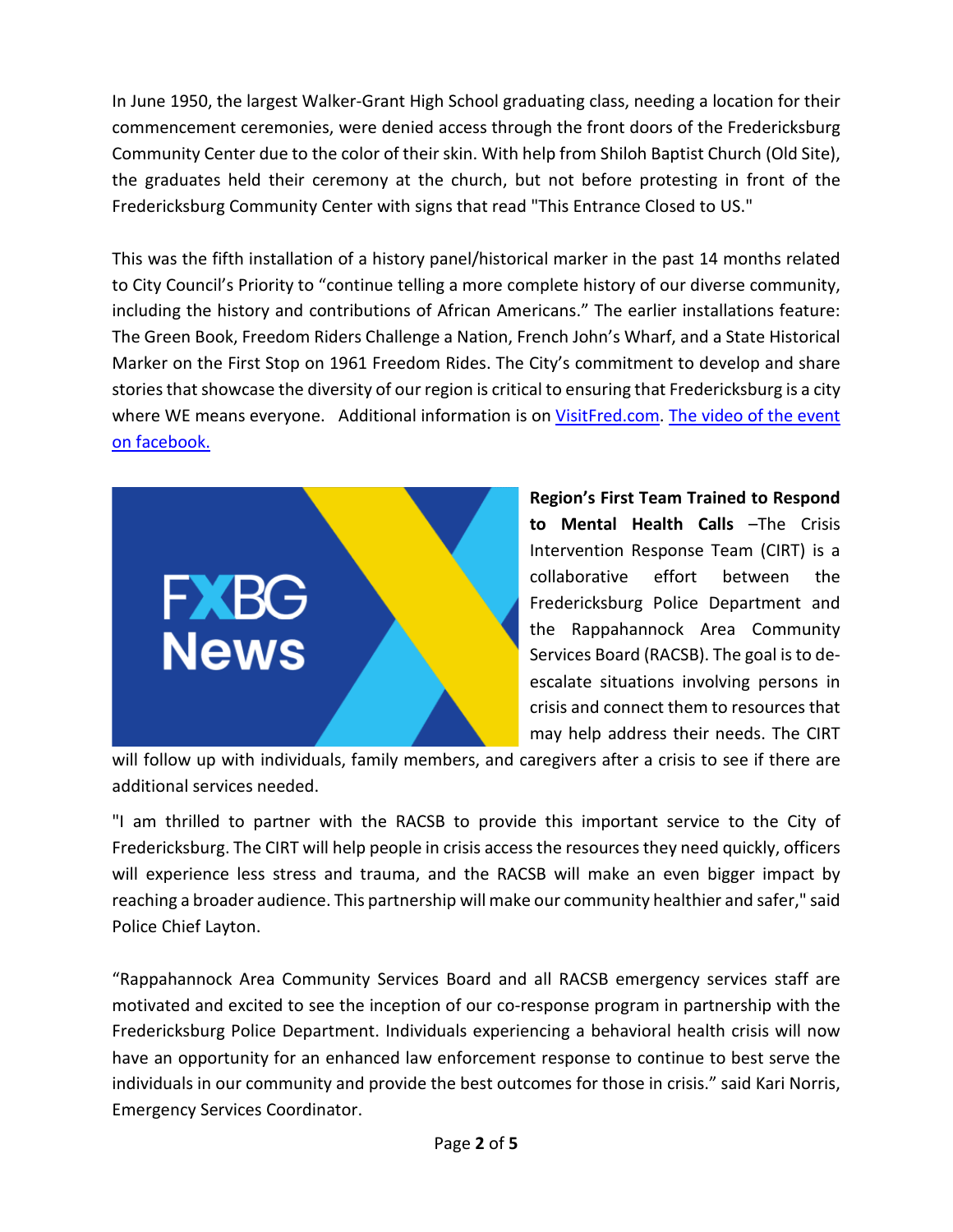The team is comprised of one patrol officer and one Rappahannock Area Community Services clinician specializing in crisis intervention. They will be dispatched and serve as the primary unit for calls regarding mental health crisis, suicidal threats, suicide attempts/self-harm, and emergency custody order/temporary detention order service. They will also be able to selfdispatch or request to assist the primary officer on calls likely to create a crisis for an involved person, including death investigation, homicide, child abuse, sex offense, domestic violence, missing person, barricade, and other serious crimes or events. The CIRT will work four 10-hour shifts built around analysis of high-demand times for mental health calls.

This CIRT will help reduce the risk of violent encounters during a call, reduce the need to issue an emergency custody order on a person who the team can assist, shorten the emergency custody order process by conducting pre-screens during their interaction, and reduce the likelihood of future volatile situations by linking people in need to the services that will help them.

The new police officer position is funded through June 2023 by a grant the police department requested from the Department of Criminal Justice. The City intends to continue funding this fulltime police officer position after the grant obligation period ends.

**COVID-19 Vaccine Site and Mobile Testing Clinics** –The Rappahannock Area Health Department (RAHD) is increasing access to free COVID-19 testing with the recent addition of the CTC+ initiative, a vendor operated van with testing staff that will travel throughout the region to support expanded testing in communities that have low access to testing. The initiative involves discontinuing the Community Testing Center (CTC) at the FredNats Stadium, which held its last day of operations on Thursday, February 10. The addition of the CTC+ will allow for testing at flexible community testing sites. Similar to the fixed site CTC, the testing vendor will offer free Polymerase Chain Reaction (PCR) testing for COVID-19 to individuals 3 months and older. PCR test results are usually available within a few days and are very effective in detecting an active COVID-19 infection, even if asymptomatic. Scheduling for the CTC+ mobile clinics is available at https://grco.de/bcgjeW To find all available COVID-19 testing centers in Virginia, visit [http://www.vdh.virginia.gov/.../protect.../covid-19-testing/](http://www.vdh.virginia.gov/coronavirus/protect-yourself/covid-19-testing/?fbclid=IwAR0H7Xjs99CxdtjgD45SSQhoj6dCQji5hqFYCZQpchuK_zmid9WlODOVBQI) . To get free at-home COVID-19 test kits as part of a federal program (4 kits per residential address), visit [www.covidtests.gov/.](https://www.covidtests.gov/?fbclid=IwAR1DVTzvUhcZ_yjgMFRzOQeuFozQikNKJcroPIfo6YK-KTb0RZMyNifoadA)

The Community Vaccination Center continues to offer vaccines in Central Park located at 1877 Carl D. Silver Parkway - **Monday through Sunday from 8am to 6pm.** Appointments are not required, but are recommended. To find an appointment, visit [vase.vdh.virginia.gov](http://vase.vdh.virginia.gov/) and input "22401" into the zip code search bar to schedule an appointment at the Central Park community vaccination center, or call 877-VAX-IN-VA (877-829-4682, TTY users call 7-1-1). Assistance is available in English, Spanish, and more than 100 other languages. Have vaccine questions or need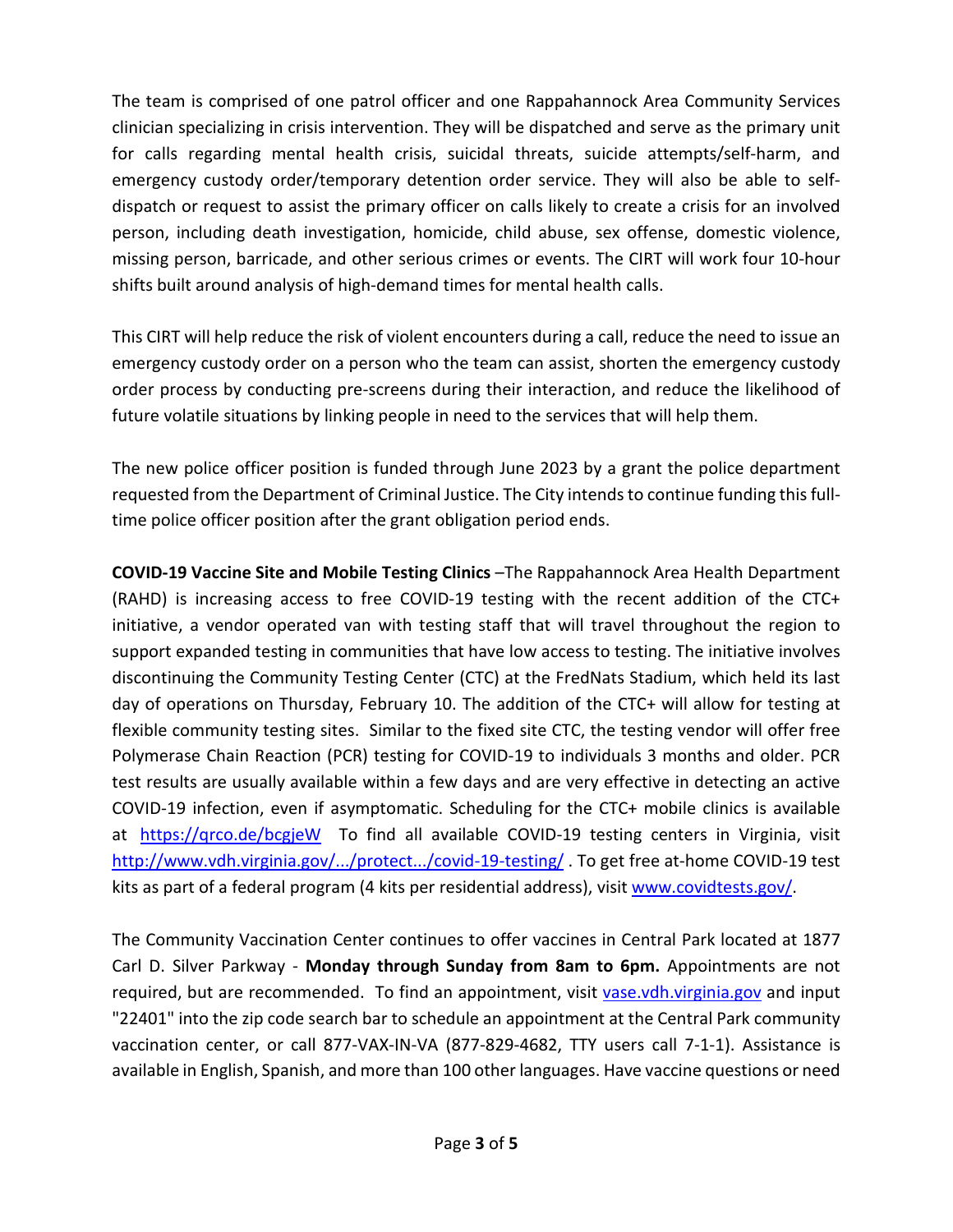help scheduling? Contact the RAHD COVID-19 Call Center at (540) 899-4797, Monday through Friday from 8:00am to 4:30pm.

Fire Chief Mike Jones offers weekly informational videos on COVID-19 and its impacts. See the February 16 edition at [https://youtu.be/Wj174bR6LSc](https://l.facebook.com/l.php?u=https%3A%2F%2Fyoutu.be%2FWj174bR6LSc%3Ffbclid%3DIwAR3jy8pFkwIuJSVvhkJ7eCdSD5TgaqSlBkDqo2lJxZUCFO5J1ldnnmYrcC0&h=AT1gigA7eJc8YERMtoa6Ro4ytk2-7et6yRXryc4oExBOpUh36yT4Mo8olWgeK5MqnnvcVU6Bln3hFNzqRbYB9AEjyBQcZCfAQiVAuNqQyON7LnfqShX8pMHBN9L79utCNw&__tn__=-UK-R&c%5b0%5d=AT32OkJKnf4rM8dgI0aZ0l-QOvE7Itkg8keYsu_AB00qQnt7AtQKuR3bFZCjR9eUn4qyQtkWz2t1bo3gj7WkPYqishOa-z2FL79RrqcQwuqHUXUrvro-BMVfLxYkg_8KeNOx3PgMY3ED-8eVm4YcD-B4eqr_2intAhSfdX0YpSkEyg) and on [www.fredericksburgva.gov](http://www.fredericksburgva.gov/)

**71st Annual Fredericksburg Fine Arts Show & Sale** will be held on Friday, March 11 through Sunday, March 13. This show features 275 artworks from a variety of artists and mediums. The public is invited to this FREE event held at the Dorothy Hart Community Center, 408 Canal Street. Show hours are: Friday, March 11 - 10am – 8pm; Saturday, March 12 - 10am- 6pm; and Sunday, March 13 - 10 am-4pm. Sponsored by the



Woman's Club of Fredericksburg and Fredericksburg Parks, Recreation and Events. For more information please call 540-372-1086 or visit FXBGparks.com.

**Traffic Safety Initiative** – The Police Department has launched a traffic safety initiative to target



areas in the City where distracted driving and speeding have become a public safety concern. Drivers, be advised that the Police Department will be heavily enforcing speeding, reckless driving, disregard of stop signs, and failure to obey red lights. Want to avoid a ticket? Drive smart and safe, [#FXBG.](https://www.facebook.com/hashtag/fxbg?__eep__=6&__cft__%5b0%5d=AZWMm412bROIAlbQjxD2trcL3Q6v8XYnqGiab-pzxHyZlK2AO3wgxGBRUI7RVwNBLZmZ2AFcmkMI1noIapNQk5FV0YxTW81lYx9j2ZUaF9IJx3uquxKREP9bHkNftL_yP_oJd-S6PtYkPbEURGNVAWGUif-leaDtL7Fd9G0WEMmZNw&__tn__=*NK-R)

**Board and Commission Openings** – Are you a city resident? Passionate about your community? Serving on a board or commission can be an excellent way to shape government initiatives in your community. The City is currently seeking applicants for the following:

- Board of Building Codes Appeals
- Board of Zoning Appeals Alternate members needed
- Memorials Advisory Commission